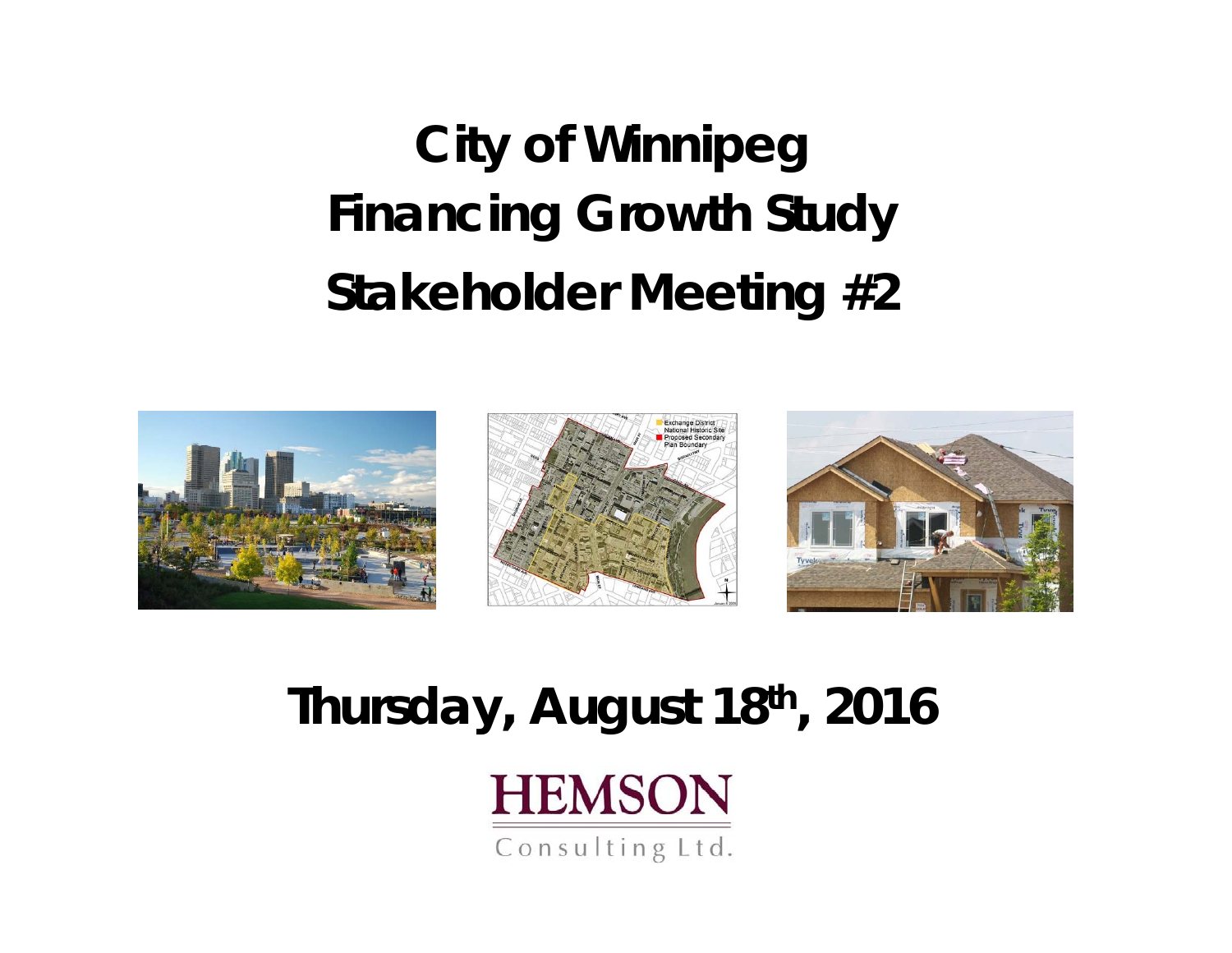# Agenda

- Results of growth financing analysis:
	- Growth forecast
	- Key City-wide services
	- –Development-related capital budget
	- – Service-by-service residential and nonresidential apportionments
- Policy options
- Discussior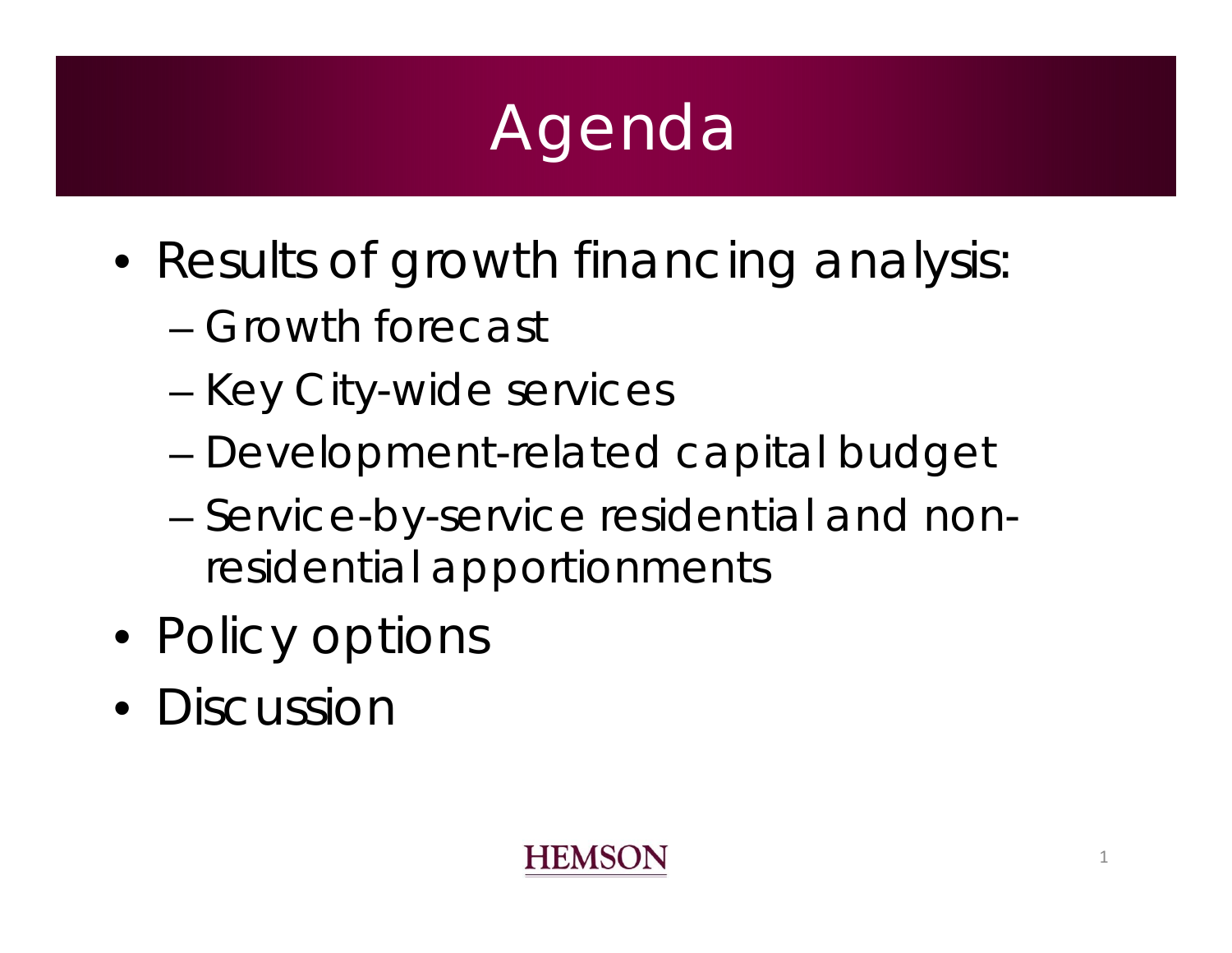### The Growth Study is Nearing Completion

**Phase 1: Funding Options and Determination of Development-Related Costs and Revenues**



**Early June Late July 2016**

**Phase 2: Determination of Growth Financing Implementation Framework**

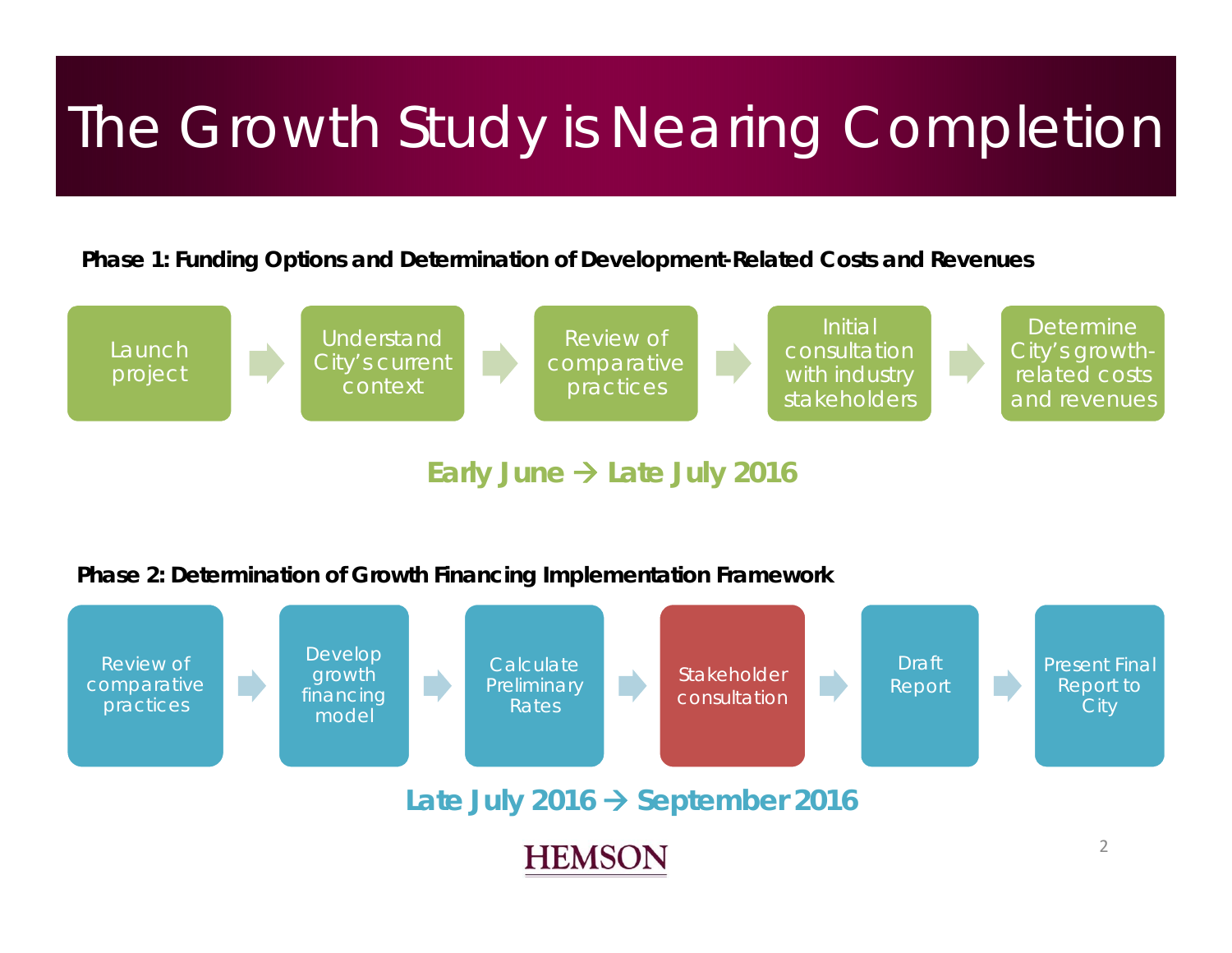### Study Process

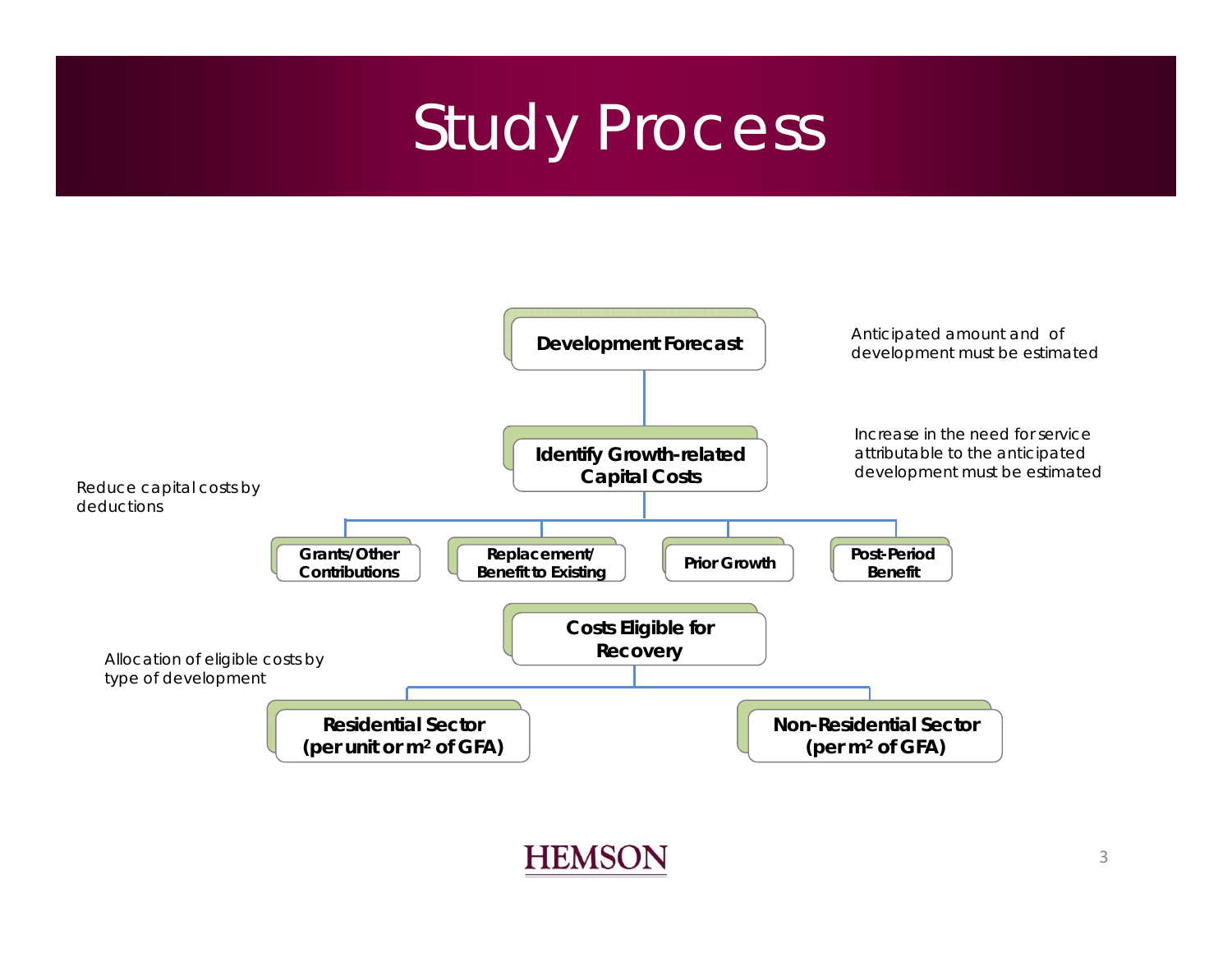### Growth Forecasts

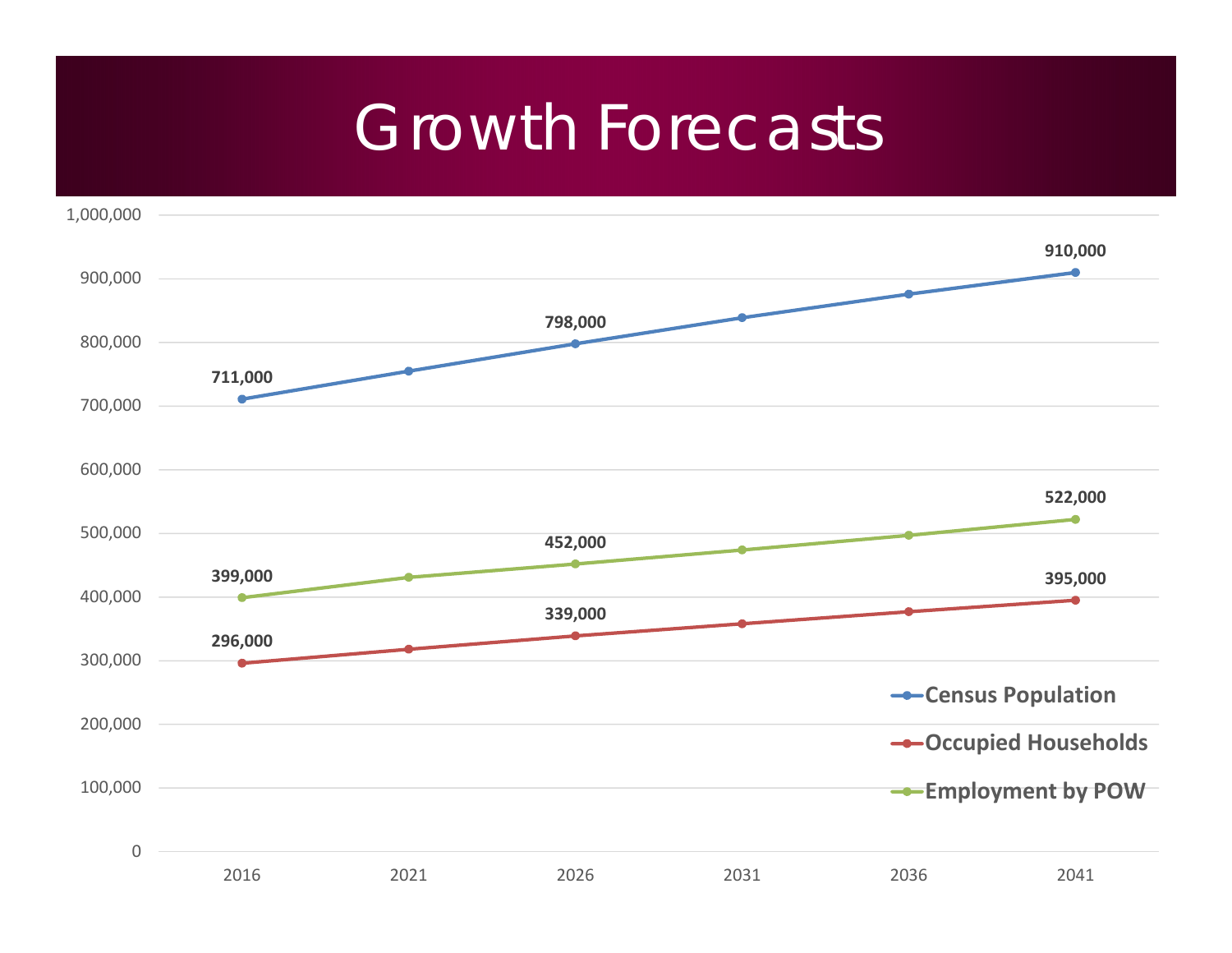## Employment Growth Forecast: Non-Residential Space Needs

**Growth in New Space (sq. m.) by Employment Type**

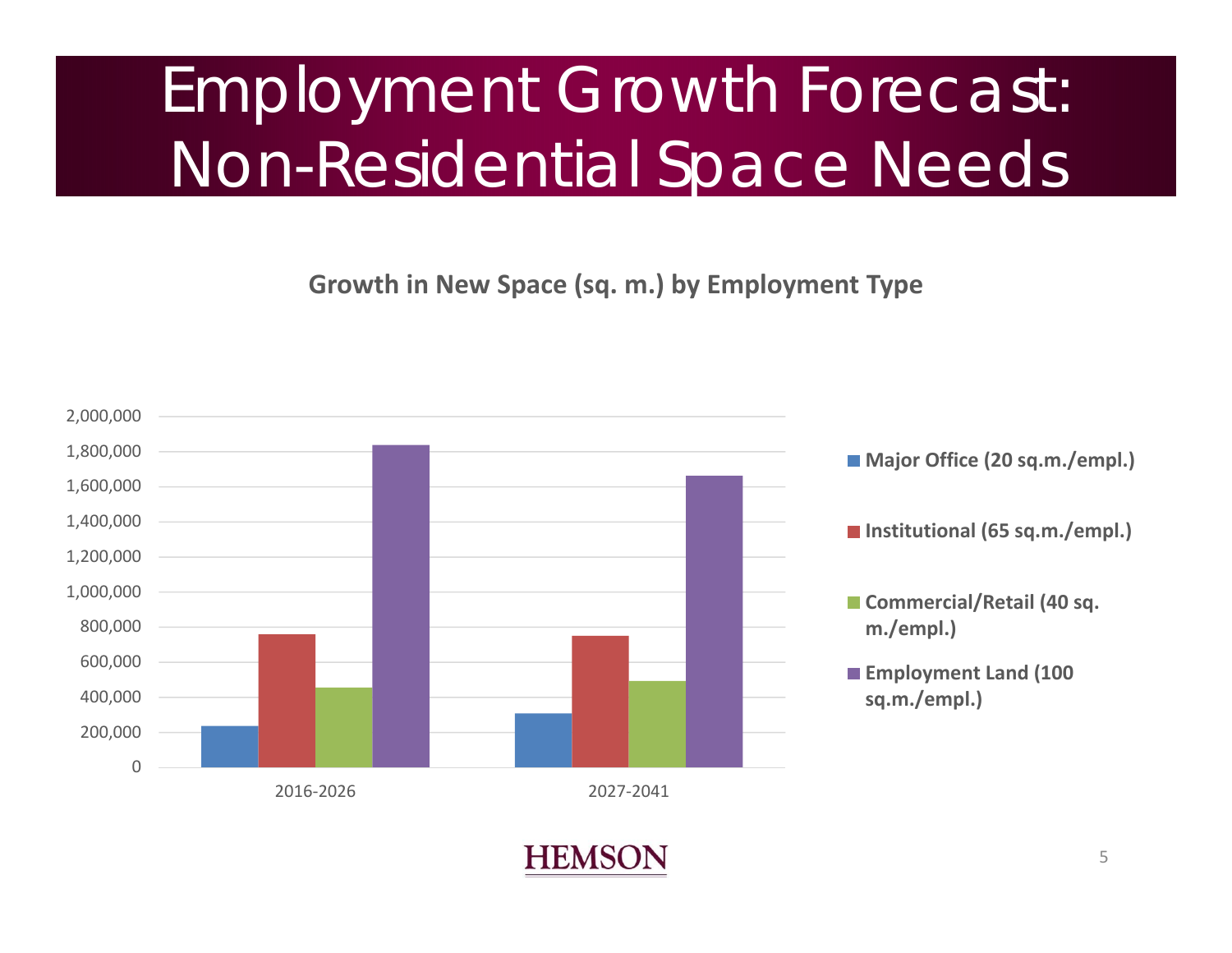# Key City-wide Services

### **Services considered in the growth financing model include:**

- Public Works
	- Yards & Active **Transportation**
	- Roads and Related
- Parks & Open Spaces
- •Community Services
- $\bullet$ Police
- Fire & Paramedic **Services**
- Planning, Property & Development
- •**Transit**
- Water
- • Wastewater and Stormwater
- Solid Waste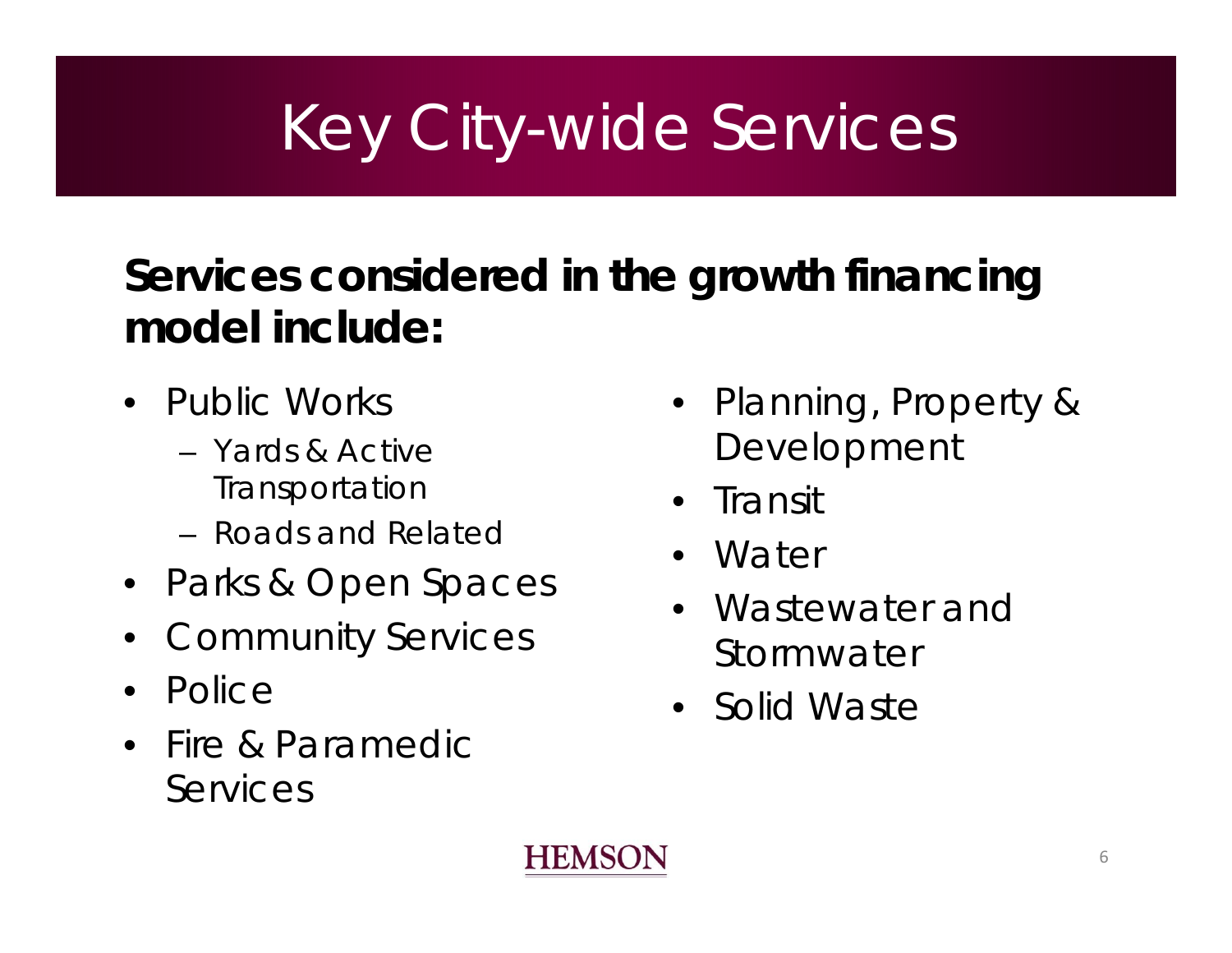# Development-Related Capital Projects

### Public Works

- Roads: New roads, major improvements, extensions
- Bridges: New structures and major rehabilitations
- New walking and cycling facilities

#### Parks and Open Spaces

- Park and athletic field improvements
- New parks
- Park buildings

### Community Services

- Libraries
- Recreation facilities
- Major park infrastructure

### Police

• New stations and equipment

### Fire& Paramedic Services

• New stations and equipment (none planned for 2017 ‐2026)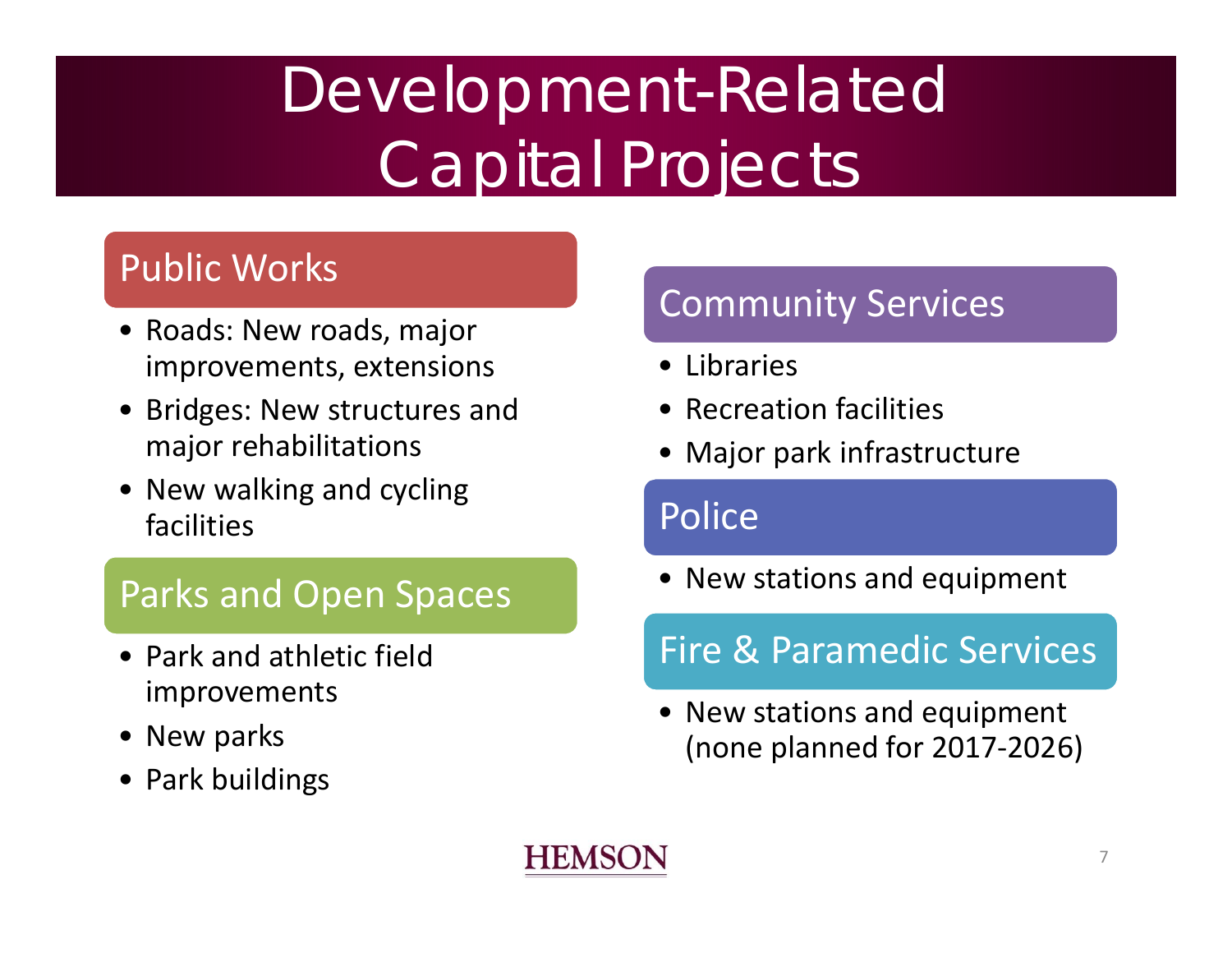# Development-Related Capital Projects

### Planning, Property and Development

- Land acquisition
- Riverbank stabilization
- •Downtown enhancement

#### **Transit**

- BRT infrastructure
- New mechanical and storage facilities
- Additional buses

#### Water

- Water treatment plants and upgrades
- Plant capacity validation

#### Wastewater and Stormwater

- New interceptor sewers
- Water Pollution Control Centres
- Overflow & Flood Management

#### Solid Waste

- Resource Management Facility construction
- Waste Management Strategies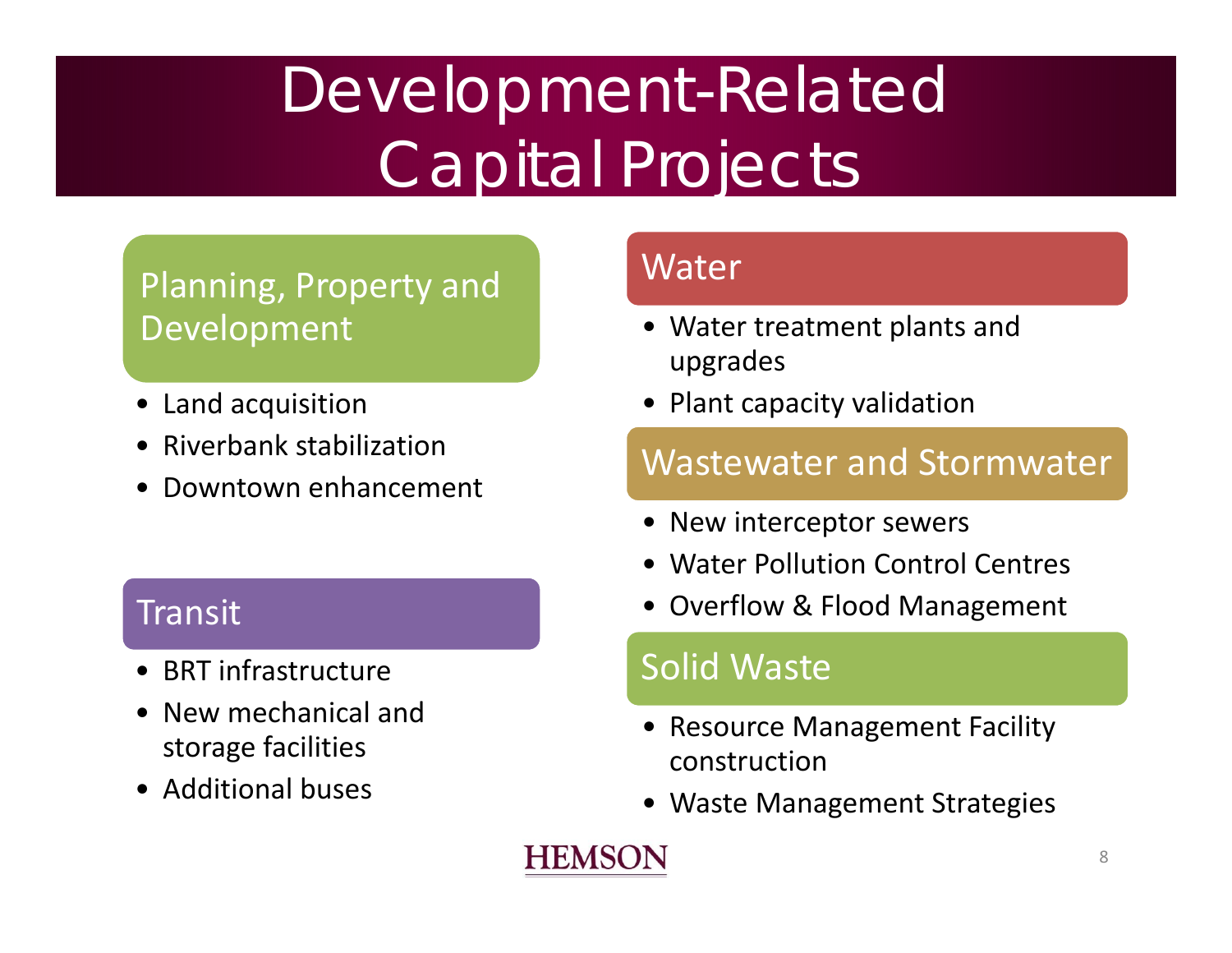### Cost Offsets

- Provincial and federal grants and subsidies
- • Replacement shares and benefits to existing population and employment
	- E.g. equipment and vehicle replacement, road resurfacing, facility rehabilitation
	- May be funded though property taxes, utility rates or frontage levies
- Benefits assigned to prior growth
	- Applicable to prior expansions to water and wastewater plant infrastructure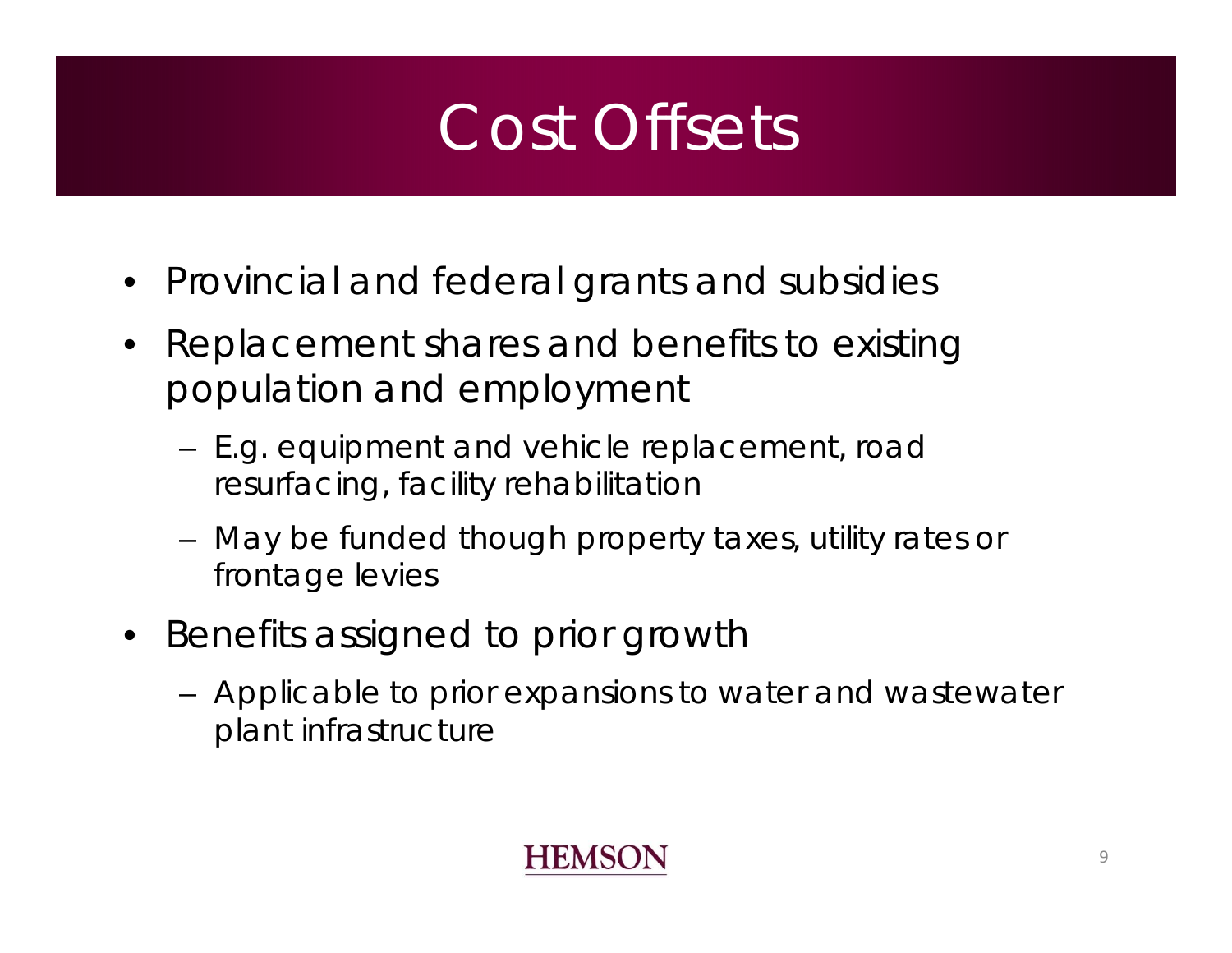### Capital Projects Considered

- Projects are based on capital budget, *OurWinnipeg*, Transportation Master Plan and similar studies
- Both funded and unfunded projects are considered
- Project lists are not finalized and costs are based on preliminary estimates
- Calculations are for illustrative purposes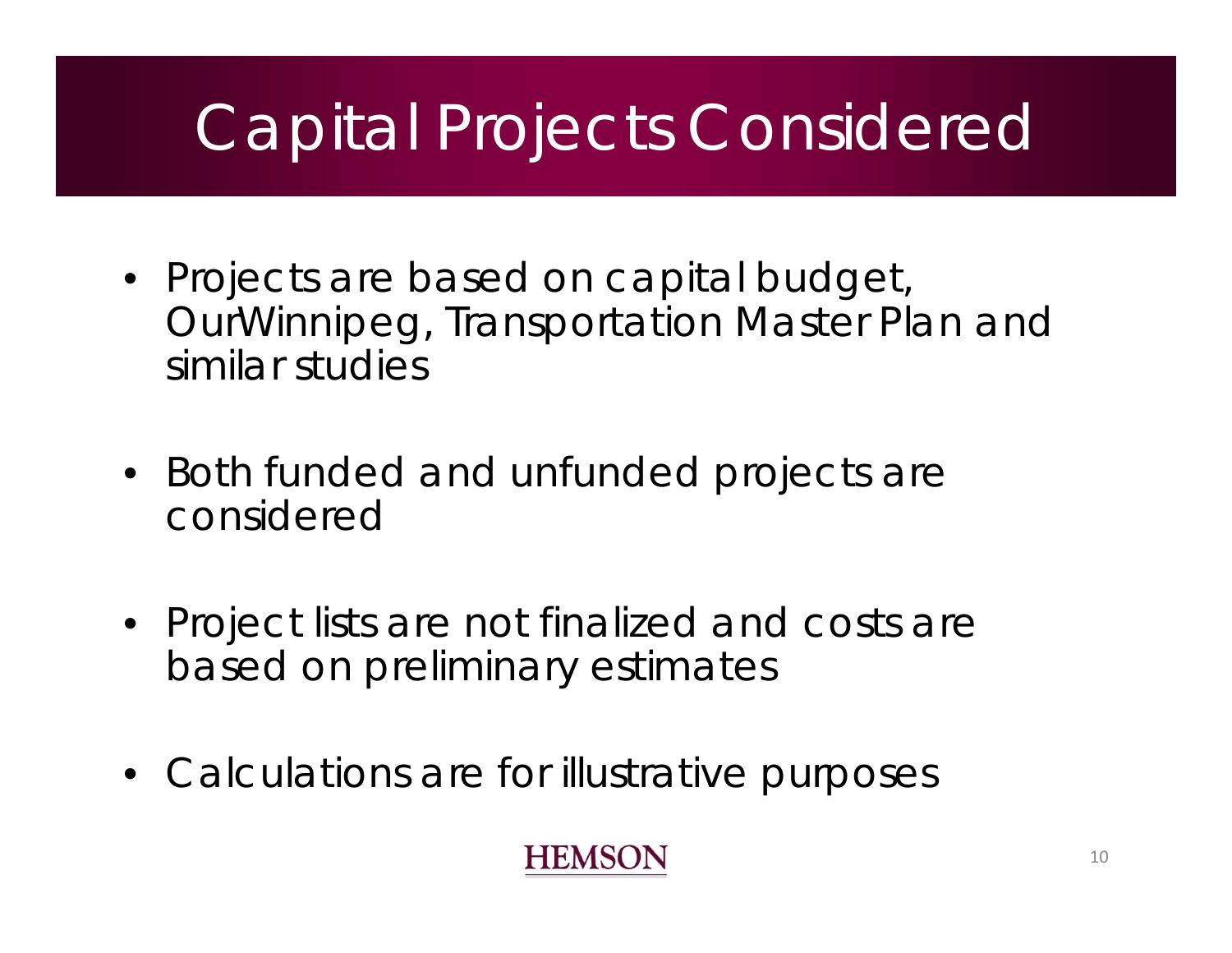# Preliminary Capital Costs: 10-year benefitting period

| <b>Service</b>                                      | <b>Gross Project</b><br><b>Costs</b> | Grants /<br><b>Subsidies</b> | <b>Replacement</b><br>/ Benefit to<br><b>Existing</b> | <b>Prior</b><br>Growth | <b>Total Eligible</b><br><b>Costs</b> |
|-----------------------------------------------------|--------------------------------------|------------------------------|-------------------------------------------------------|------------------------|---------------------------------------|
| <b>PARKS AND OPEN</b><br><b>SPACES</b>              | \$298,565,000                        | \$54,000,000                 | \$188,228,000                                         | $\zeta$ -              | \$56,337,000                          |
| <b>COMMUNITY</b><br><b>SERVICES</b>                 | \$562,718,000                        | \$108,720,000                | \$311,593,000                                         | $\zeta$ -              | \$142,405,000                         |
| <b>POLICE</b>                                       | \$20,678,000                         | $\zeta$ -                    | \$                                                    | $\zeta$ -              | \$20,678,000                          |
| <b>FIRE &amp; PARAMEDIC</b><br><b>SERVICES</b>      | $\boldsymbol{\zeta}$ -               | $\zeta$ -                    | $\zeta$                                               | $\mathsf{S}$ -         | $\zeta$ -                             |
| <b>PLANNING, PROPERTY</b><br><b>AND DEVELOPMENT</b> | \$37,069,000                         | $\zeta$<br>4,750,000         | \$25,802,000                                          | $\zeta$ -              | \$6,517,000                           |
| <b>YARDS AND ACTIVE</b><br><b>TRANSPORTATION</b>    | \$92,164,000                         | $\zeta$ -                    | \$43,787,000                                          | $\zeta$ -              | \$48,377,000                          |
| <b>TOTAL</b>                                        | \$1,011,194,000                      | \$167,469,700                | \$569,411,000                                         | \$0                    | \$274,314,000                         |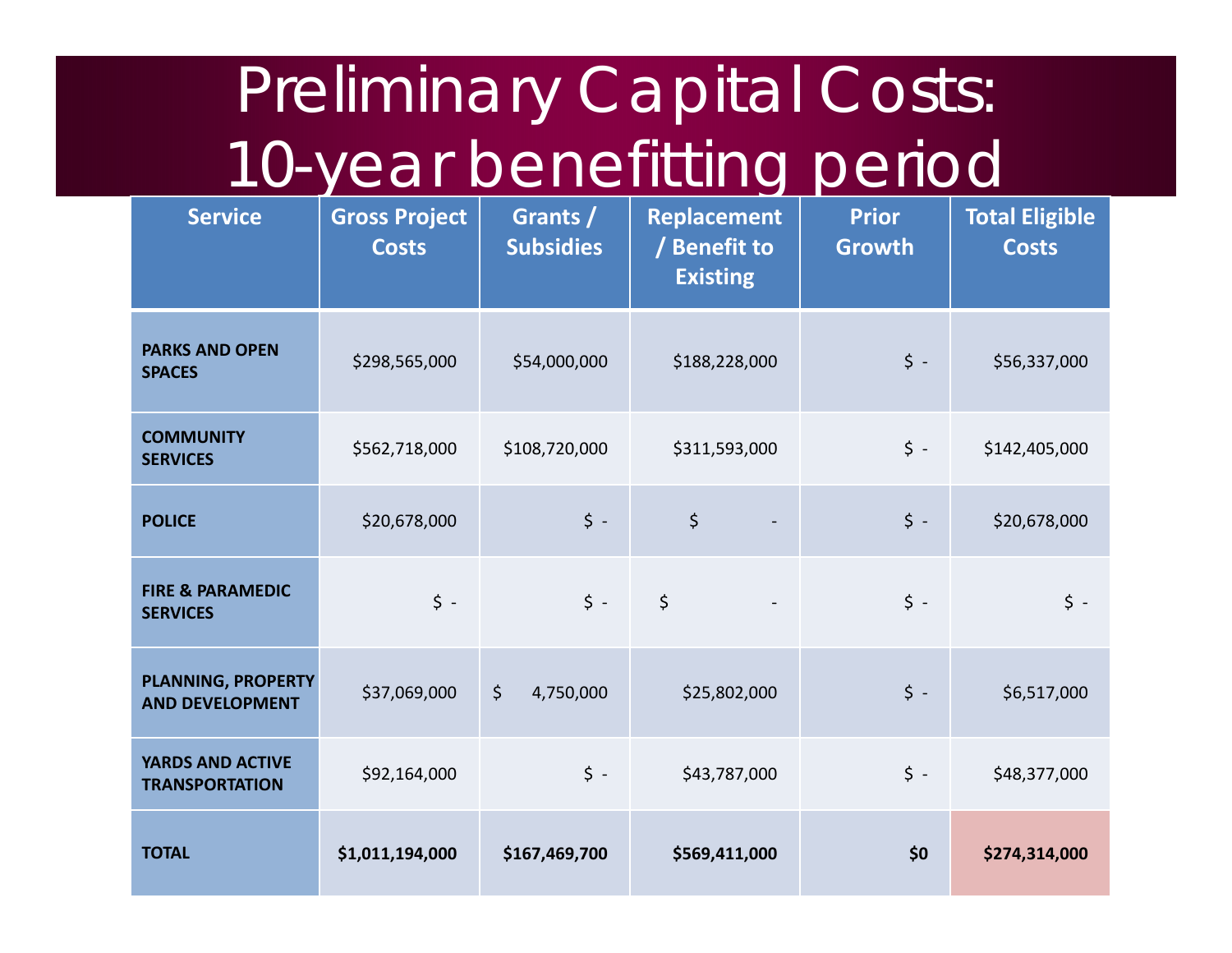# Preliminary Capital Costs: 25-year benefitting period

| <b>Service</b>                             | <b>Gross</b><br><b>Project Costs</b> | Grants /<br><b>Subsidies</b> | <b>Replacement</b><br>/ Benefit to<br><b>Existing</b><br>Tax/Rate | <b>Replacement</b><br>/ Benefit to<br><b>Existing</b><br><b>Frontage Levy</b> | <b>Prior</b><br><b>Growth</b> | <b>Total Eligible</b><br><b>Costs</b> |
|--------------------------------------------|--------------------------------------|------------------------------|-------------------------------------------------------------------|-------------------------------------------------------------------------------|-------------------------------|---------------------------------------|
| <b>ROADS AND RELATED</b>                   | \$1,888,313,000                      | \$1,250,000                  | \$561,198,000                                                     | \$45,500,000                                                                  | $\boldsymbol{\zeta}$ -        | \$1,280,364,000                       |
| <b>TRANSIT</b>                             | \$1,217,000,000                      | \$690,220,000                | \$60,000,000                                                      | $\zeta$ -                                                                     | $\zeta$ -                     | \$466,780,000                         |
| <b>WATER</b>                               | \$311,868,000                        | $\boldsymbol{\zeta}$ -       | \$225,075,000                                                     | $\boldsymbol{\dot{\varsigma}}$ -                                              | \$20,282,000                  | \$66,511,000                          |
| <b>WASTEWATER AND</b><br><b>STORMWATER</b> | \$1,455,338,000                      | \$267,680,000                | \$853,784,000                                                     | $\zeta$ -                                                                     | \$399,000                     | \$333,474,000                         |
| <b>SOLID WASTE</b>                         | \$34,600,000                         | $\boldsymbol{\zeta}$ -       | $\mathsf{S}$ -                                                    | $\boldsymbol{\zeta}$ -                                                        | $\mathsf{S}$ -                | \$34,600,000                          |
| <b>TOTAL</b>                               | \$4,907,119,000                      | \$959,150,000                | \$1,899,110,000                                                   | \$45,500,000                                                                  | \$20,947,000                  | \$2,181,729,000                       |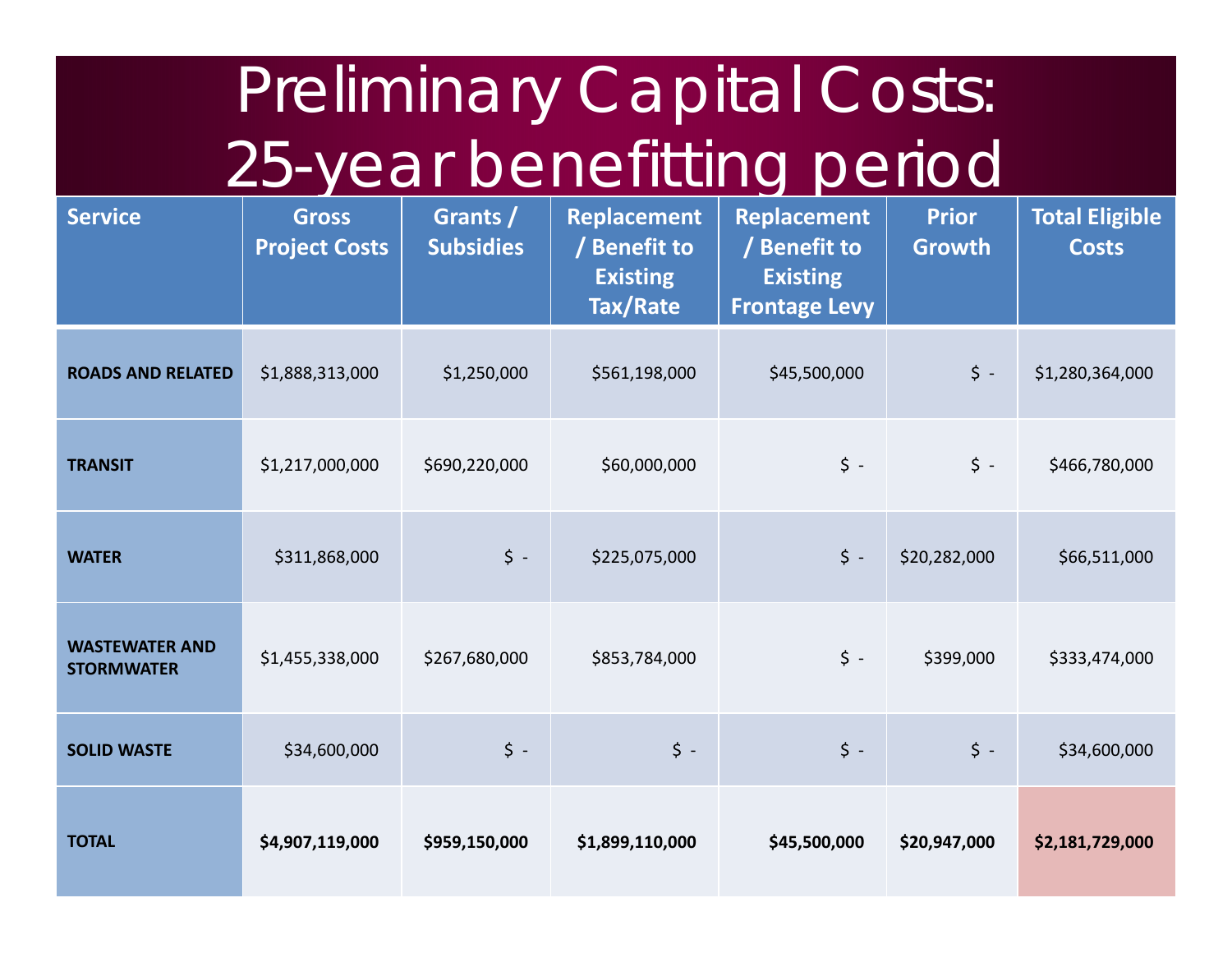# Residential and Non-Residential Apportionments

• Parks and Open Spaces, Community Services: 100% residential

- All other services: 62% residential / 38% non-residential
	- – Based on ratio of forecast population growth to employment growth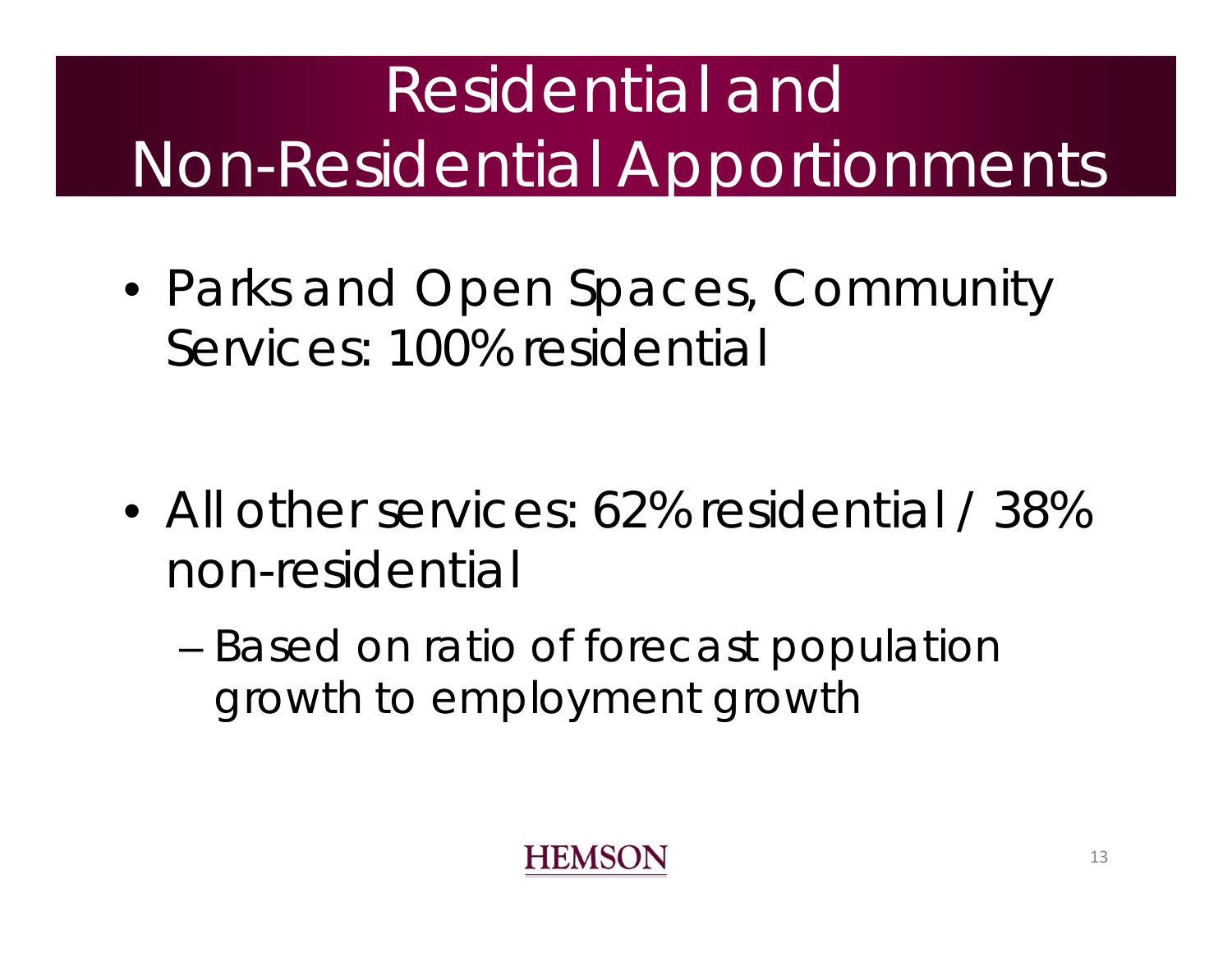## Non-Residential Apportionments

- Non-residential apportionment per employment category:
	- –Major Office: 22.3%
	- Institutional: 21.9%
	- Commercial/Retail: 21.4%
	- Industrial: 34.5%
- Based on relative job growth forecasts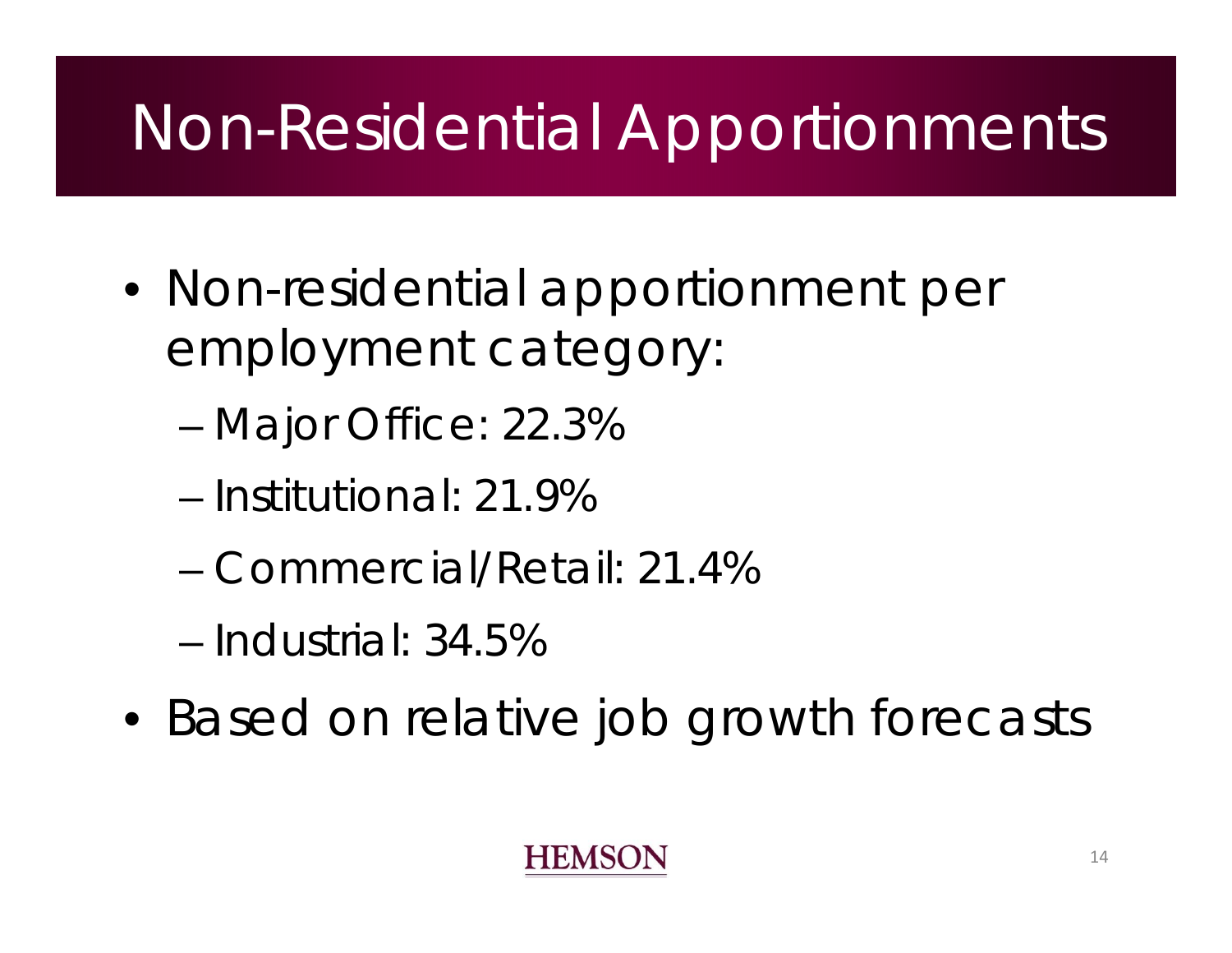### Preliminary Calculated Amounts: Residential

|                                          |                                          | <b>Estimated Amount By Typical Unit Type</b> |                  |                   |  |
|------------------------------------------|------------------------------------------|----------------------------------------------|------------------|-------------------|--|
| <b>Service</b>                           | <b>Amount Per</b><br><b>Square Metre</b> | Single /<br><b>Semi Detached</b>             | <b>Multiples</b> | <b>Apartments</b> |  |
| <b>PARKS AND OPEN SPACES</b>             | \$10.67                                  | \$1,735                                      | \$1,395          | \$916             |  |
| <b>COMMUNITY SERVICES</b>                | \$27.02                                  | \$4,393                                      | \$3,532          | \$2,319           |  |
| <b>POLICE</b>                            | \$2.84                                   | \$461                                        | \$371            | \$243             |  |
| <b>FIRE &amp; PARAMEDIC SERVICES</b>     | \$0.00                                   | \$0                                          | \$0              | \$0               |  |
| PLANNING, PROPERTY AND DEVELOPMENT       | \$0.77                                   | \$125                                        | \$101            | \$66              |  |
| <b>YARDS &amp; ACTIVE TRANSPORTATION</b> | \$6.17                                   | \$1,003                                      | \$806            | \$530             |  |
| <b>ROADS AND RELATED</b>                 | \$85.01                                  | \$13,821                                     | \$11,112         | \$7,297           |  |
| <b>TRANSIT</b>                           | \$28.24                                  | \$4,592                                      | \$3,692          | \$2,424           |  |
| <b>WATER</b>                             | \$4.94                                   | \$803                                        | \$645            | \$424             |  |
| <b>WASTEWATER AND STORMWATER</b>         | \$18.24                                  | \$2,966                                      | \$2,385          | \$1,566           |  |
| <b>SOLID WASTE</b>                       | \$2.30                                   | \$373                                        | \$300            | \$197             |  |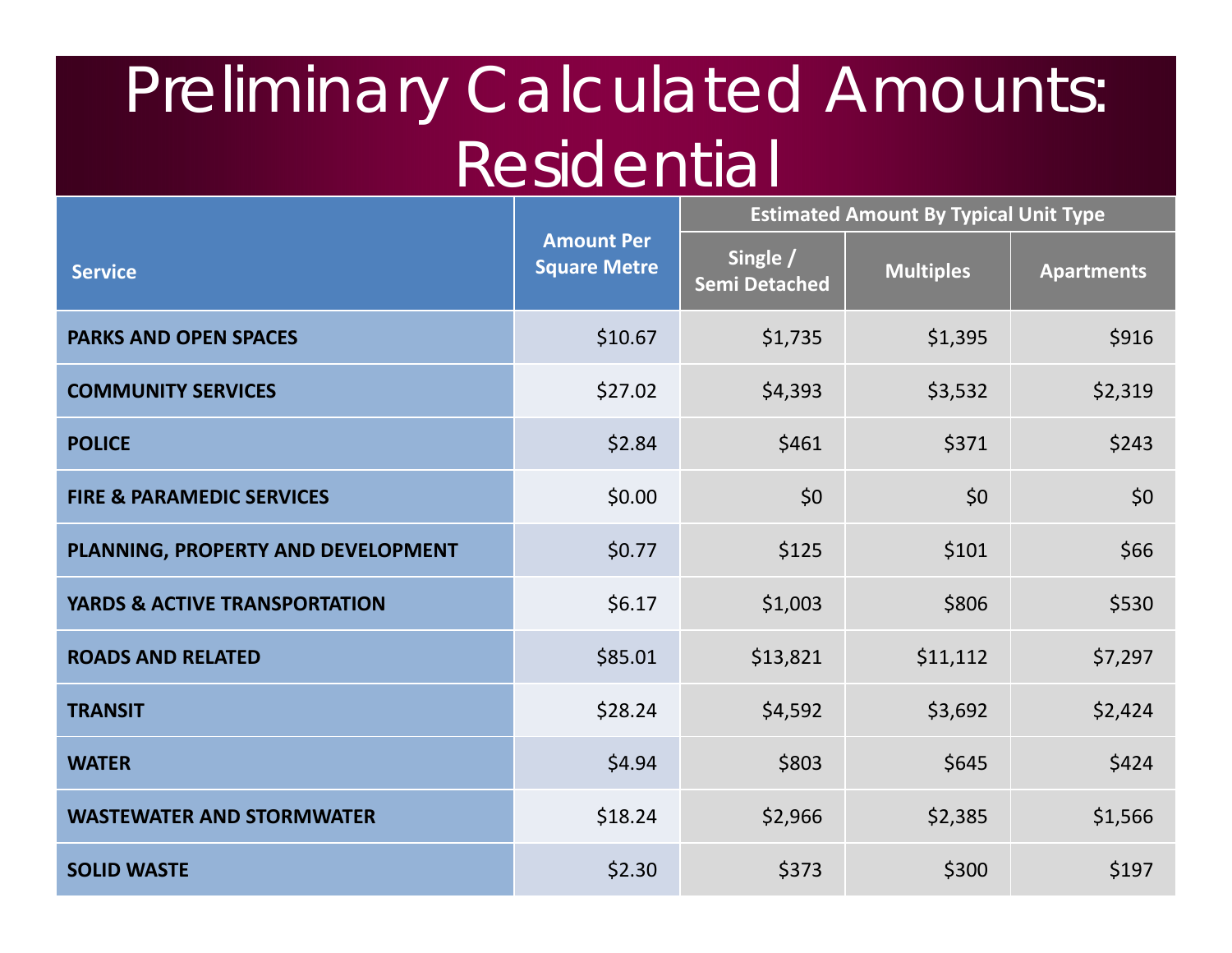### Preliminary Calculated Amounts: Non-Residential

|                                          | <b>Amount Per Square Metre</b> |                      |                              |                           |
|------------------------------------------|--------------------------------|----------------------|------------------------------|---------------------------|
| <b>Service</b>                           | <b>Major Office</b>            | <b>Institutional</b> | Commerical/<br><b>Retail</b> | <b>Employment</b><br>Land |
| <b>PARKS AND OPEN SPACES</b>             | \$0.00                         | \$0.00               | \$0.00                       | \$0.00                    |
| <b>COMMUNITY SERVICES</b>                | \$0.00                         | \$0.00               | \$0.00                       | \$0.00                    |
| <b>POLICE</b>                            | \$8.42                         | \$2.59               | \$4.21                       | \$1.68                    |
| <b>FIRE &amp; PARAMEDIC SERVICES</b>     | \$0.00                         | \$0.00               | \$0.00                       | \$0.00                    |
| PLANNING, PROPERTY AND DEVELOPMENT       | \$2.31                         | \$0.71               | \$1.15                       | \$0.46                    |
| <b>YARDS &amp; ACTIVE TRANSPORTATION</b> | \$18.32                        | \$5.64               | \$9.16                       | \$3.66                    |
| <b>ROADS AND RELATED</b>                 | \$253.99                       | \$78.15              | \$126.99                     | \$50.80                   |
| <b>TRANSIT</b>                           | \$84.54                        | \$26.01              | \$42.27                      | \$16.91                   |
| <b>WATER</b>                             | \$14.72                        | \$4.53               | \$7.36                       | \$2.94                    |
| <b>WASTEWATER AND STORMWATER</b>         | \$54.50                        | \$16.77              | \$27.25                      | \$10.90                   |
| <b>SOLID WASTE</b>                       | \$6.85                         | \$2.11               | \$3.42                       | \$1.37                    |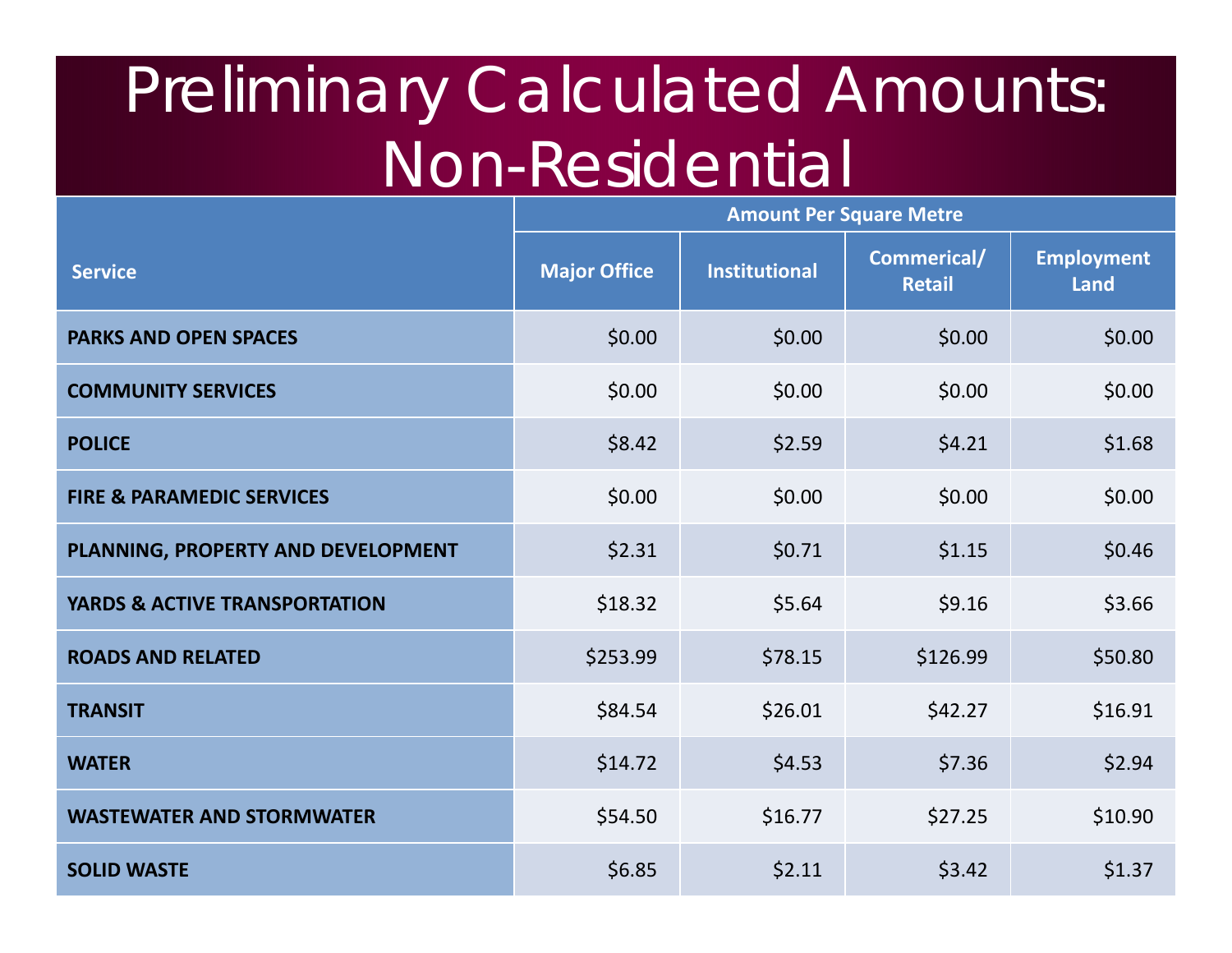# Policy Issues

- $\bullet$  Timing of payment
	- –Building permit or development approval?
- $\bullet$  Unit of measure and groupings
	- –Per sq. m or units for residential uses?
	- –Groupings for non-residential uses?
- $\bullet$  Common exemptions/discounts
	- –Government buildings?
	- Public schools?
	- Intensification areas?
	- –Affordable housing?